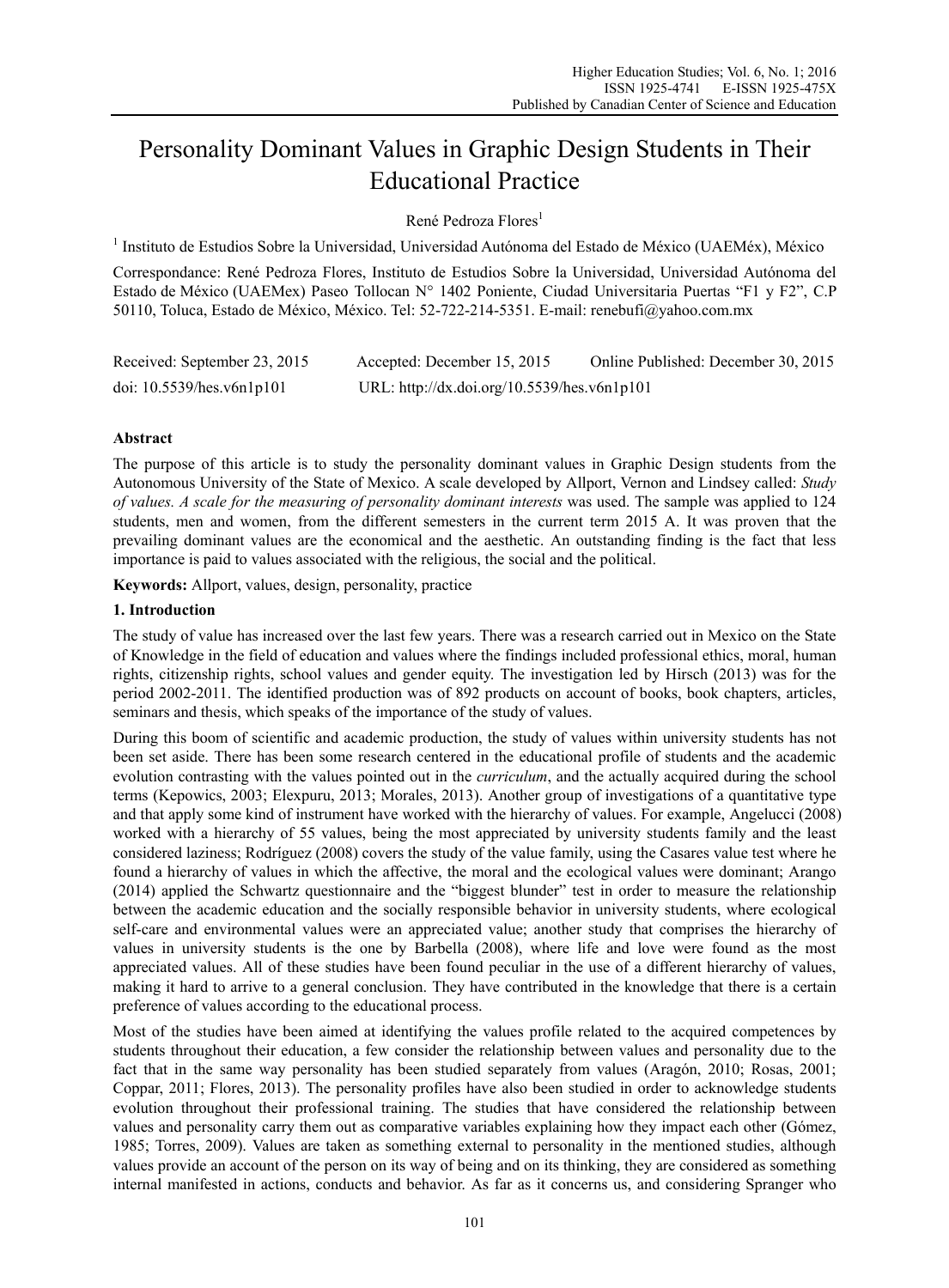points out that we are what we do and not the opposite (as others believe), it is a different way of understanding values. That is where the importance of this article lays upon, to consider values as part of personality, as the person cannot be separated from the values that make their personality throughout its dominant interests manifested before different life situations; that is, values in personality are forms of life. Under this thought, an empty space that has been studied since Allport, who proposed to study values from a historical structure of ideal types of beings taken from Spranger, has been filled in.

Under the previous reasoning, our objective is to study values from their dominant interests in university students from the graphic design career and that are manifested in their educational practice, where he acquires and develops and ideal type of ethical training that shapes his personality as future professionals. We consider Rogers and Allport's foundations. From the first, we regard the conception of values and from the second the concept of personality along with a scale that measures values. We found a relationship between both from the idea that values and personality are understood as flexible and dynamic as part of the uniqueness of the person and its different ways and forms according to the life moment.

Roger (2012) points out that the word value is used under several scopes, and quotes three: in order to demonstrate a preference in acts towards an object or objective, there are the values called operational based in an election not necessarily cognitive; in order to show the preference of a conduct before a symbolized object, there are the devised values, based upon the symbolization of ethics and moral; in order to show the objectively preferred, there are the objective values, desired or not. Rogers can be placed in two of these meanings: the operational and the devised values, due to the fact that a person constantly throughout its own development has the freedom to decide over an object or objective; and because the guide to the acts of a person is based upon *good and evil* on the basis of its conception of life. These values are neither static nor rigid; they change continuously according to the evolution of a person. A child may be set up upon some values and in adulthood according to his development, desires and conceptions. For example, a child whose father is a doctor may influence on the child for him to be a doctor as well, as the inculcated values may help to the welfare of people; nevertheless, once the youngster enrolls into the career of medicine, he may be failing some basic career subjects as he discovers it is not his call, that he would rather do something else; he has his own values. It is throughout experience that values may be feedback.

Rogers considers that the feedback of values is made throughout an assessment process that includes different aspects: an organismic basis that a person possesses in order to make decisions, because the body receives different information on which to adjust its behavior and actions; an improvement is achieved as the person allows some inner introspection; the person opens itself to experiences on revealing its singularity and to self-recognize as an independent person; there is a community that shares with the person the organismic basis that guides values, they are universal values *existing in there*; the guidelines of value contribute to the development of the person itself, to the development of other members of the community and to the species survival. Value as a singular experience guarantees freedom to the person.

Allport defines personality with similar features to Rogers' value meaning, as it includes the idea of dynamics and of psychophysical system that is equal to the ideas of flexible and organismic. The literal meaning reads: "Personality is the dynamic organization in the individual's inner self of the psychophysical systems that determine its conduct and thoughts" (Allport, 1970).

By dividing the definition we may see that personality is dynamic because it is motivational and self regulates affects, feelings, habits, attitudes, cognition and body which are in mutual interaction; thus personality *is something* and *performs something* within the uniqueness of the individual adapting to the environment on relation to its conduct and thought on an active creative and spontaneous way. Allport (1979) arrives to this conclusion after analyzing fifty personality definitions and identifying 52 methods of study of personality which comprises 14 subdivisions: of cultural context, physical data, social data, personal data, expressive movement, evaluations, standardized tests, statistical analysis, miniature vital situations, lab experiments, prediction, deep analysis, ideal types and synthetic methods.

Within these subdivisions Allport is placed in the ideal types as it takes after Spranger (1966) works, particularly studying personality from the ideal types: theoretical being, economical being, aesthetical being, social being, political being and religious being. This typology is made up from values that the being prefers according to its personality traits. The ideal types represent bonding ultimate value types of human personality.

A way of recognizing these types of bonding values in a person is throughout the formative processes in higher education, as that is where dominant interests start to build up in educational practice in students in the process of professional development. Allport designed on the grounds of the ideal types, a scale to recognize the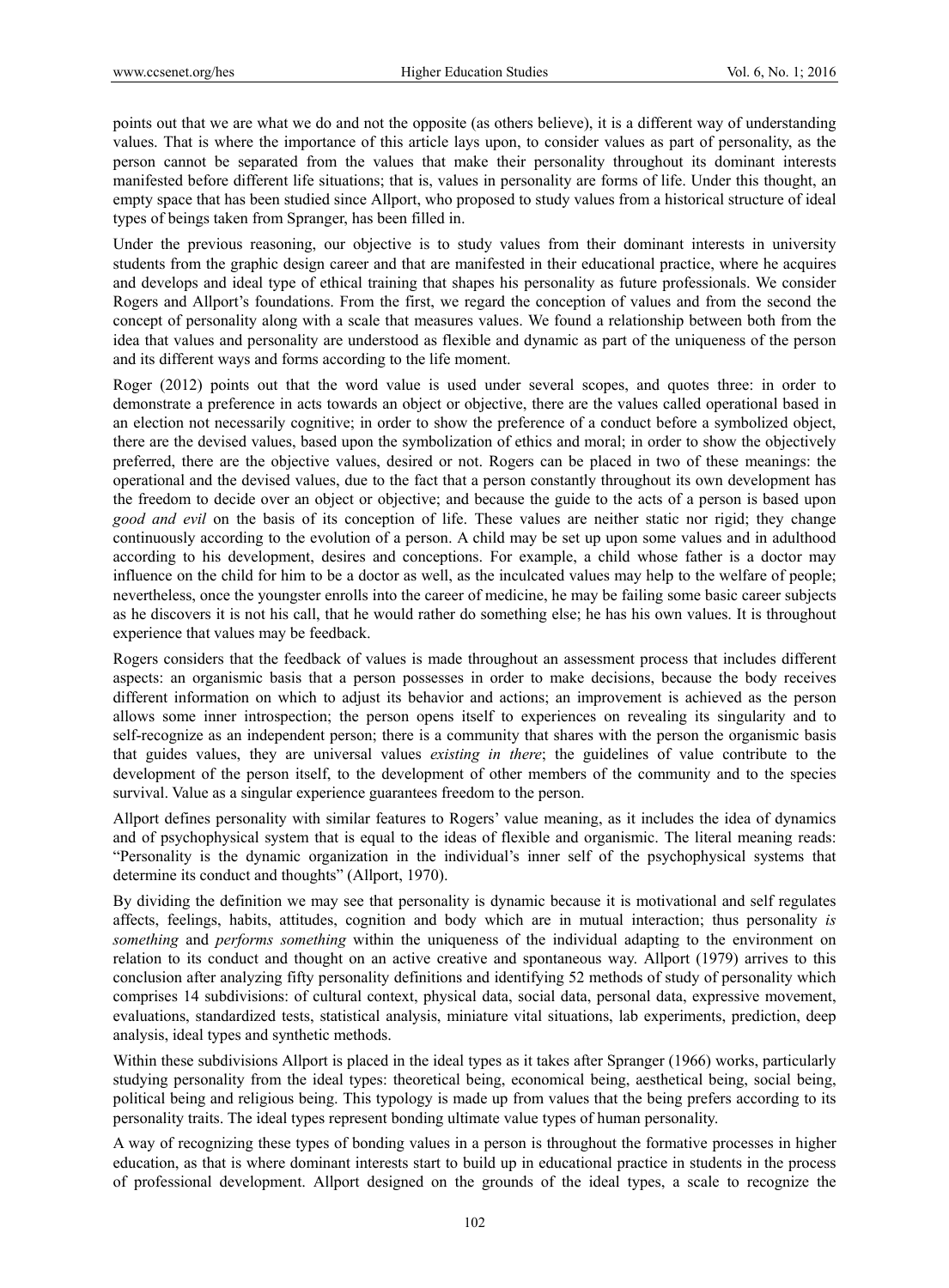hierarchy of values in university students, which has been used as an empirical referent of great help in order to reorganize the formative processes and educational practice. A supposition emerging from the objective of this article is that students in the career of graphic design shows preference over economical and aesthetical values, and in a lower level the social and religious type.

## **2. Method**

## *2.1 Participants*

For this project a total of 124 students from the different semesters that make upthe career of graphic design of the School of Architecture and Design of the Autonomous University of the State of Mexico, of which 88 were women (71%) and 36 were men (29%). The average age of men and women was of 21 on an age range between 18 and 25 years.

## *2.2 Instrument*

Allport, Vernon and Lindzey's Study of *Values*, *A scale for the measuring of personality dominant interests* was applied, using the second edition in Spanish which corresponds to the third one in English.

It is a complex *test* with an initial philosophical scope that evolved into an empirical scale which explores six common revealing characteristics of the dominant values in the human personality. The notion of value that it implies is comprehensive of the singularity of the individual as a group of cognitive, motor and deep dispositions of the *proprium* (person). The ideal values are grouped in six types of directions: theoretical (truth), utilitarian (usefulness), aesthetic (harmony), social (love), political (power) and religious (unity). These directions are revealed in a person in a mixed form, there is not a single person who may only take one direction. We show in the following table, the characteristics of these directions that shape the ideal types (Table 1):

|  |  | Table 1. Spranger's ideal types |
|--|--|---------------------------------|
|--|--|---------------------------------|

| Ideal types | Characteristics                                                                                                                                                  |
|-------------|------------------------------------------------------------------------------------------------------------------------------------------------------------------|
| Theoretical | Its main interest is the discovering of the truth.                                                                                                               |
|             | -Cognitive attitude.                                                                                                                                             |
|             | -Investigates similarities and differences.                                                                                                                      |
|             | -Tries to only observe and reason.                                                                                                                               |
|             | -Its interests are empirical, of reasoning and rational.                                                                                                         |
|             | -Frequently it is a scientific or philosophical intellectual.                                                                                                    |
|             | -Its main goal is to organize and systematize its knowledge.                                                                                                     |
| Economical  | Its main interest is that which is useful.                                                                                                                       |
|             | -Interest on satisfaction of body needs (self-preservation).                                                                                                     |
|             | -Interest in the practical matters of business (production, commercialization and goods<br>consumption, credit development and accumulation of tangible wealth). |
|             |                                                                                                                                                                  |
|             | -A totally practical and negotiating subject.                                                                                                                    |
| Aesthetical | Its main value is form and harmony.                                                                                                                              |
|             | -Each individual experience is judged from the perspective of elegance, symmetry or good form.                                                                   |
|             | -It considers life as a sequence of events.                                                                                                                      |
|             | -It is aesthetical if it finds its main interest in the artistic chapters of life.                                                                               |
| Social      | Its main value is love for people.                                                                                                                               |
|             | -What is measured in the study of values is the altruist or philanthropic aspect of love.                                                                        |
|             | -The social being considers other people as an end that is why it is kind, compassionate and<br>generous.                                                        |
| Political   | Its main interest is power.                                                                                                                                      |
|             | -It is decided and strong, they are leaders.                                                                                                                     |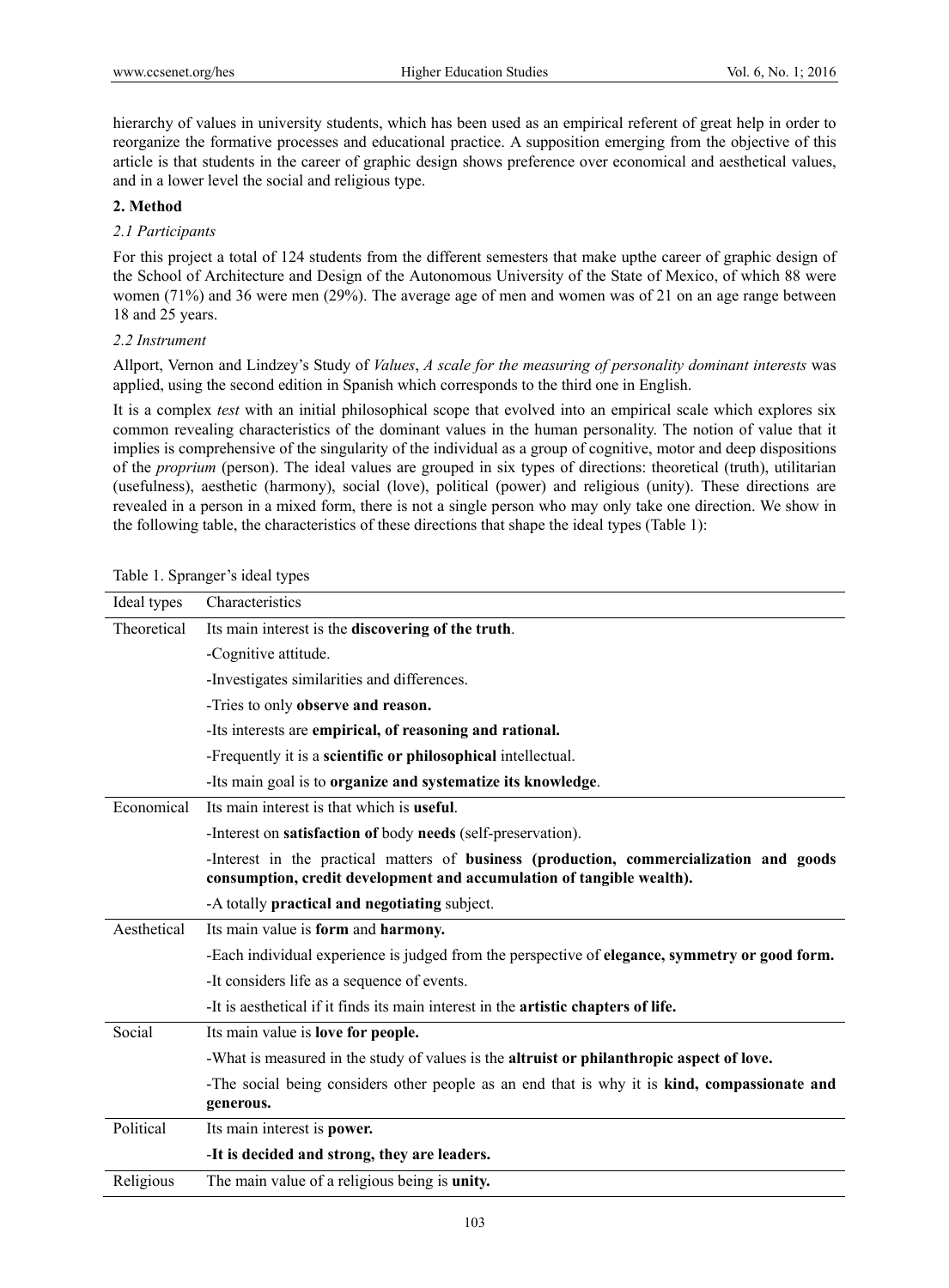## -It is mystical and seeks to **understand the cosmos as a whole.**

-Some beings of this type are **"mystical immanent**", that is, they find their religious experience throughout an **affirmation to life and an active participation on it.**

-"The **transcendental mystical**" seeks to unite with a superior reality by **retreating from life; it is ascetic** and **finds the experience of unity throughout the negation of themselves and in meditation.**

The scale is made up of several questions that recover a variety of familiar situations; it is divided into two parts, the first provides two alternative answers and the second, four. There are a total of 120 answers, 20 for each one of the six values. The scale has an average trust coefficient, with the transformation of *z* of .89 and there is a positive co relationship between each question and the final score of its value.

#### *2.3 Procedure*

It is an exploratory study performed throughout the application of a descriptive scale of the personality dominant values. The scale application was made at the end of the semester during class hours, in the morning and afternoon periods. Before the application of the scale, students were informed of the objective in order to know of the importance of the project. Then instructions were given and in the end they were told that the information was confidential and for research means.

Those applying the scale were trained in theory and methodology. They were given an approximation of the conceptual and technical foundations of the scale with the purpose of a better understanding of the sense of the questions and that they were in conditions to guide the students at the moment of application. The explanation consisted on providing a warning on the difference between part I and part II of the scale. Part I was made of 30 questions with four value answers that were transcribed in the scale: If you agree with the alternative (a) and disagree with (b), write 3 in the first space and 0 in the second one; if you agree with (b) and disagree with (a), write 0 in the first space and 3 in the second; if you have a slight preference for (a) instead of (b), write 2 in the first space and 1 in the second space; and if you have a slight preference for (b) instead of (a), write 1 in the first space and 2 in the second space. Part II was made of 15 questions with four values of answers: 4 in the space, if this affirmation seems the less appalling; 3 in the space, if this affirmation is of some interest in second place; 2 in the space, is this affirmation is appalling in third place; and 1 in the space, if the affirmation is the one that represents the least favorite or preferred one.

#### *2.4 Analysis*

The punctuation sheet was firstly worked with for each one of the students that answered the scale. The data compilation was performed as shown in the following table (Table 2):

| in<br>Total<br>each page | Theoretical | Economical | Aesthetic | Social | Political | Religious | The<br>sum of these<br>three punctuations for<br>each row must be<br>equal to the number<br>provided<br>in<br>this<br>column |
|--------------------------|-------------|------------|-----------|--------|-----------|-----------|------------------------------------------------------------------------------------------------------------------------------|
| Part I                   | (R)         | (S)        | (T)       | (X)    | (Y)       | (Z)       | 24                                                                                                                           |
| Page 2                   |             |            |           |        |           |           |                                                                                                                              |
| Page 3                   | (Z)         | (Y)        | (X)       | (T)    | (S)       | (R)       | 24                                                                                                                           |
| Page 4                   | (X)         | (R)        | (Z)       | (S)    | (T)       | (Y)       | 21                                                                                                                           |
| Page 5                   | (S)         | (X)        | (Y)       | (R)    | (Z)       | (T)       | 21                                                                                                                           |
| Part II                  | (Y)         | (T)        | (S)       | (Z)    | (R)       | (X)       | 60                                                                                                                           |
| Page 8                   |             |            |           |        |           |           |                                                                                                                              |
| Page 9                   | (T)         | (Z)        | (R)       | (Y)    | (X)       | (S)       | 50                                                                                                                           |
| Page 10                  | (R)         | (S)        | (T)       | (X)    | (Y)       | (Z)       | 40                                                                                                                           |

#### Table 2. Punctuation sheet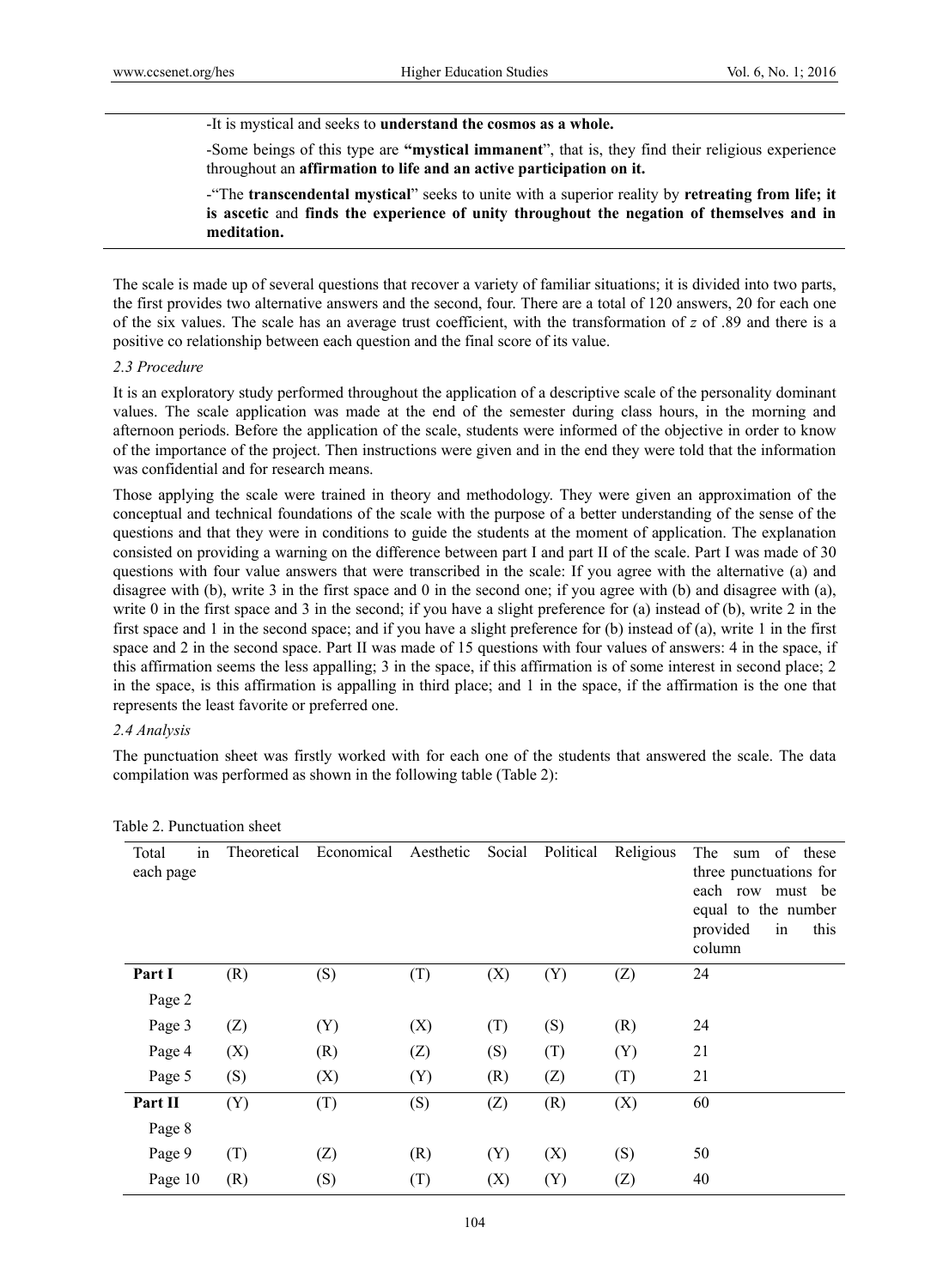| <b>Total</b>                 |       |     |      |       |      |      | 240 |
|------------------------------|-------|-----|------|-------|------|------|-----|
| <b>Number</b><br>corrections | $+2*$ | - 1 | $+4$ | $-2*$ | $+2$ | $-5$ |     |
| <b>Final Total</b>           |       |     |      |       |      |      | 240 |

For the interpretation Allport's values should be used, for women as well as for men as shown in the following table (Table 3):

| <b>VALUES</b> | SEX. | <b>OUTSTANDING HIGHER</b> | HIGH  | LOW       | <b>OUTSTANDING LOW</b> |
|---------------|------|---------------------------|-------|-----------|------------------------|
| Theoretical   | М    | >54                       | 54-49 | 39-34     | $<$ 34                 |
|               | F    | >45                       | 45-41 | $31-26$   | $\leq 26$              |
| Economical    | М    | >53                       | 53-48 | $37 - 32$ | $\leq$ 32              |
|               | F    | >48                       | 48-43 | $33 - 28$ | $\leq$ 28              |
| Aesthetic     | М    | >47                       | 47-41 | 29-24     | $\leq$ 24              |
|               | F    | >54                       | 54-48 | $37 - 31$ | $\leq$ 31              |
| Social        | М    | >47                       | 47-42 | $32 - 28$ | $\leq$ 28              |
|               | F    | >51                       | 51-47 | $37 - 33$ | $<$ 33                 |
| Political     | М    | >52                       | 52-47 | 38-34     | $<$ 34                 |
|               | F    | >46                       | 46-42 | 34-29     | $29$                   |
| Religious     | M    | >51                       | 51-44 | $32 - 26$ | $\leq 26$              |
|               | F    | $>56$                     | 56-50 | 37-31     | $<$ 31                 |

Table 3. Score divided per value and per sex

At last, a statistical processing was performed with the aim of establishing the hierarchy of values in men and women.

# **3. Results**

We begin by presenting the results in a general way in men and women to then compare both sexes. Men are higher in the economical and aesthetic values as can be seen in the graph (Figure 1):





Men are more interested in the useful as it assures them self-preservation; that is why they are practical and negotiating people oriented towards interests linked to production, commercialization and goods and services consumption. The aesthetic value is preferred as long as beauty may be translated into luxury, as art to them satisfies commercial ends of their training as graphic designers. The ethical value is appreciated in a technical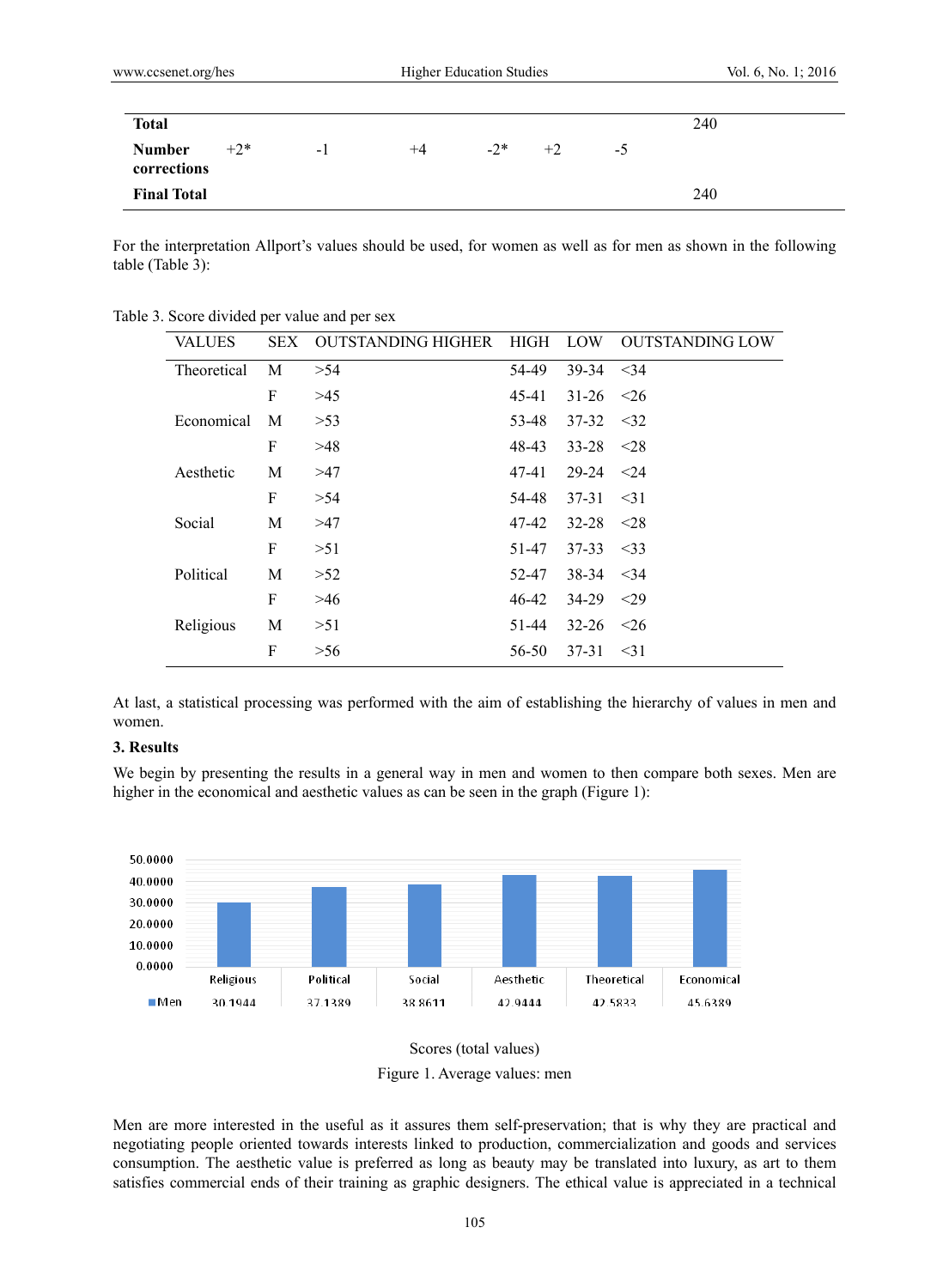sense because it provides them with pragmatic knowledge that may be summarized into something useful. The least appreciated values are the religious, the political and the social, as it worships money, they are not interested in power over power, and they focus on the economic power provided by the accumulation of wealth, and are away from the idealism of love so characteristic of the social value; the social is of interest to them as an economical mechanism.

In women there is an inverse situation, as they prefer the aesthetic and then the economical, as can be seen in the following graph (Figure 2):



Scores (total values)

Figure 2. Average values: women

Women have as main value form and harmony, their particular experiences are submitted to the search of elegance, symmetry and good form. They are interested the artistic chapters of life, the economical is something that endangers the aesthetic because of its sense of usefulness, and the theoretical part is important to them if it contributes to their artistic works from a technical conception. The preferred values in a minor scale are the religious, the political and the social; people are of interest to them but not their wellness, they tend to be self-absorbed and self-sufficient, against the power that limits individuality, and concerning the religious experience, they appreciate it from its beauty rather than from its transcendence.

Now let's take a look to the results per class in men and women. In men we registered that 66.67% is placed in the highest scores and in the outstanding high of the aesthetic value as can be seen in the following graph (Figure 3):



Values According to Allport's Scale

Figure 3. Scores per class: men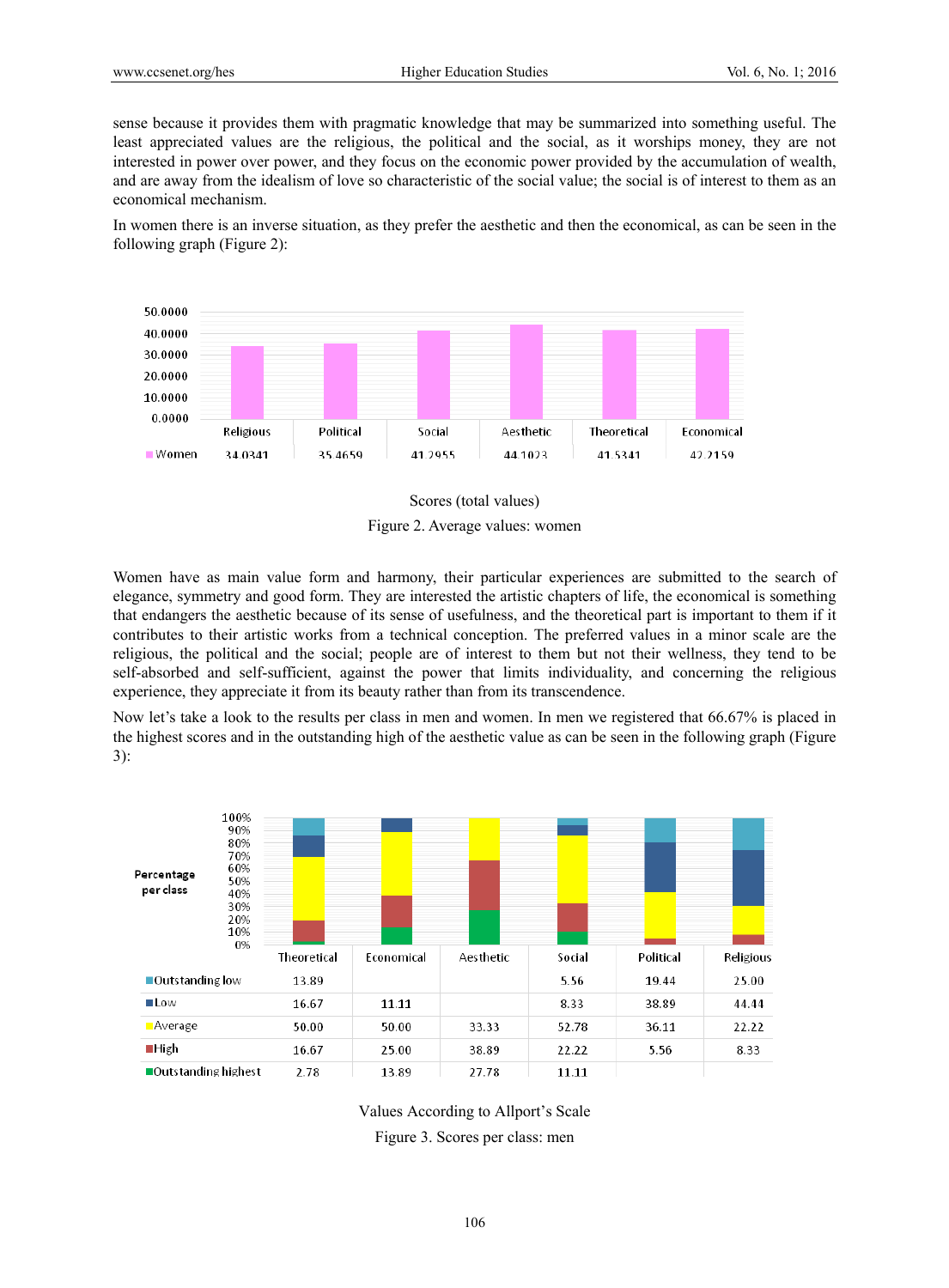Per class, the religious value is again in the end with 69.44% of low and outstanding low. It is neither peculiar that the aesthetic value does not present low nor outstanding low, and that the economic value does not present outstanding lows as well. In average, men register the highest values in the social, the theoretical and the economical. This explains why there is a difference between semesters by men, when they are closer to finishing university their scale of vales is predominantly economical, and the more they are in the first semesters, the closer they are to the social values.

We find a different behavior between men and women. Women's punctuation per class prefer the theoretical value where there is a register of 54% of the high scores and of the outstanding high, followed by the economic value with a 47.73 of the same type of scores. This can be seen in the following graph (Figure 4):



Values According to Allport's Scale

Figure 4. Scores per class: women

The religious value is again in the last place with a preference of a 65.91% of lows and outstanding lows, followed by the political value with 46.60% of lows and outstanding lows. In the case of women, the theoretical value does not show lows, or outstanding lows. During the first semester women opt for the theoretical value and as they go further in their educational practice, they move towards the economic value. There is a low appreciation for the religious value from beginning to end.

# **4. Conclusions**

The profile of dominant values in men and women from the career of graphic design are the economical and aesthetic values according to their profile in their educational performance, as their profession orientation is towards the market of images that sell products. Colors, shapes, textures are in harmony with the expectative of the consumer desires who seek for a variety from their uniqueness. Graphic designers professionally contribute to the selling of the imaginary, that is why their tendency towards the economical and the aesthetic values.

Graphic designers are interested in the useful; in the pragmatic from this logic they tend to go for the aesthetic. The beautiful is valued from the production and commercialization of goods and services. Beauty is judged from its usefulness, from the shape that wins the heart of consumers of beauty as a luxury or social status, or of economic or political power.

A graphic designer who is well placed in the market is someone who provides creativity that sells their designs; this is learnt throughout their educational practice. At the beginning of their studies and due to the fact of a lack of theoretical, methodological and technical knowledge, women show as dominant values the aesthetic and the economical, they assume a cognitive attitude due to their interest in the intellectual, they crave to understand, reason, observe and develop their scientific and philosophical abilities. The relationship with the economical values is different at the beginning of the career, there is no preference over the usefulness of objects, they lack of utilitarian judgments over objects, the economic area is considered as a result of the theoretical; that is, their thought is that a female graphic designer who is well prepared in the theoretical area, will have economic success.

Men at the beginning of their educational practice have a preference for the aesthetic and economical values.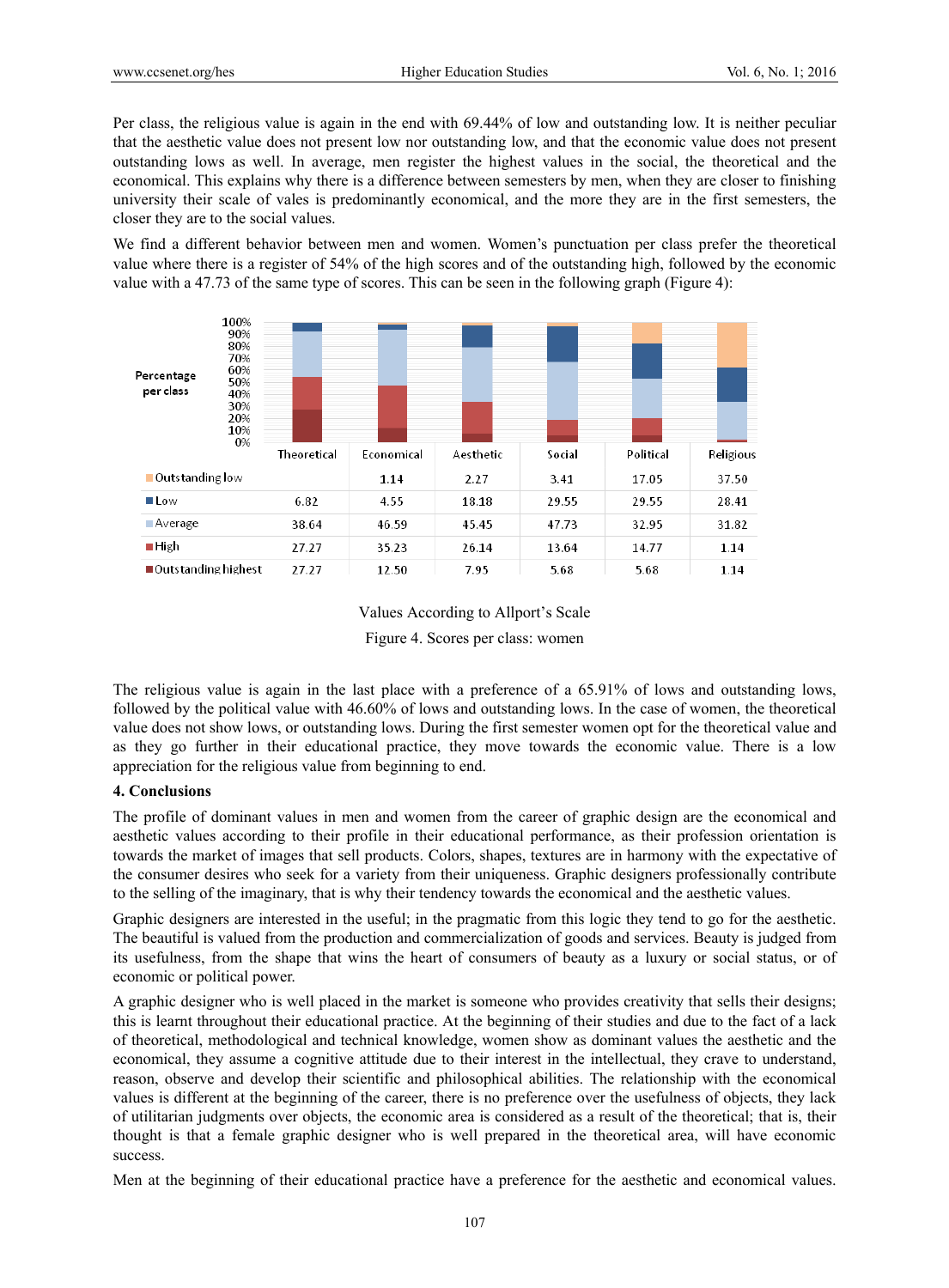Their experience moves towards the elegant, symmetry and the good form; its conduct is manifested by artistic chapters of life. The economical is seen as something that destroys the aesthetic, usefulness is something important as long as it is represented in aesthetic objects, with some form and harmony. As they move to more advanced semesters, the dominant values change in men and women. Men move towards the economical and women to the aesthetic. Men acquire a pragmatic vision that seeks for the material benefit and women acquire a more observing vision that seeks for creativity and legacy. Personality dominant interests are divided.

It is of special attention to notice that for men and for women, the values associated with the community and wellness appears in the last place in the hierarchy. Religion is placed in the last place, the unity of the sacred, the spiritual and the cosmic does not show any impact on students neither at the beginning nor at the end. Something similar happens with the social, which is associated with love, solidarity of recognition of another being. A selfishness spirit prevails. Power is not a priority as well among graphic design students, they prefer individuality where for men it is in order to gain economic power and for women it is to the development of their creativity and the artistic performance.

Within post modernity, our current social status, there is a prevailing individualist, narcissist and hedonist vision that creates distant values from the community, which seems to explain why the change in students in the last semesters. Our social system is destroying the freshness of students as they arrived to their career, that participation in the solution of social problems spirit and of creating new objects and processes that help the needs are a dream compared to the aimed economical satisfaction. It seems that higher education influences a few on the value formation; values are acquired from the same context. That is why we could say that students finish their professional education as individualist, narcissist and hedonist people.

In a competitive world, the least important is other people, as own needs come before, the search for satisfaction which becomes something unreachable due to the fact that once they are obtained their need to it is lost, the desire for it vanishes in the air. It is part of the predominant hedonism where the work of the graphic designer is placed in a privileged place where objects and services are sold depending on the form and harmony of the designs. The world of a graphic designer is paradoxical; it becomes spellbound in its own work.

#### **Acknowledgement**

We would like to thank the support from the School of Architecture and Graphic Design of the Autonomous University of the State of Mexico for making it possible to apply the scale within the student community. We also recognize the support granted by Institute of Studies on the University for the Financial Aid on the applying of the instrument.

# **References**

Allport, G. (1970). *Personality Psychology*. Buenos Aires: Paidos.

- Allport, G. (1965). *Personality. Pattern and Growth*. Barcelona: Herder.
- Angelucci, L., Juárez, J., Dakduk, S., Lezxama, J., Moreno, A., & Serrano, A. (2008). *Hierarchy of values in university students*, *48*(25), 6-21.
- Aragón, L. (2010). Personality profile of university students in the career of psychology. Study on the School of Higher Education of Iztacala. *Perfiles Educativos*, *33*(133), 68-87.
- Arango, O., Clavijo, S., Puerta, I., & Sánchez, J. (2014). Academic formation, values, empathy and socially responsible behavior in university students. *Educacion Superior Magazine*, *XLIII*(1), 169, 89-105.
- Barbella, S. (2011). Hierarchy of 18 values in undergraduate and postgrad students in the school of medicine of the University of Carabovo. *EducacionenValores Magazine*, *1*(15), 10-21.
- Coppari, N. (2011). Personality profiles of students of psychology of a private school compared in their similarity and congruence. *Eureka, RevistaCientifica de Psicologia Magazine*, *8*(1), 68-79.
- Elexpuru, I., Villardón, L., & Yániz, C. (2013). Identification of values in university students. *Revista Educacion*, *362*, 186-216.
- Flores, C., & Jiménez, A. (2013). *Tendencies in the personality traits of students of the humanities' careers of the University Foundation of San Alonso*, *4*(1), 23-32.
- Gómez, L. (1985). *Personality dimensions and interpersonal values in teenagers*, *17*(2), 193-203.
- Hirsch, A., & Yurén, T. (2013). Research in Mexico in the field of education and values. *State of knowledge of the decade (2002-2011)*. Mexico: ANUIES.